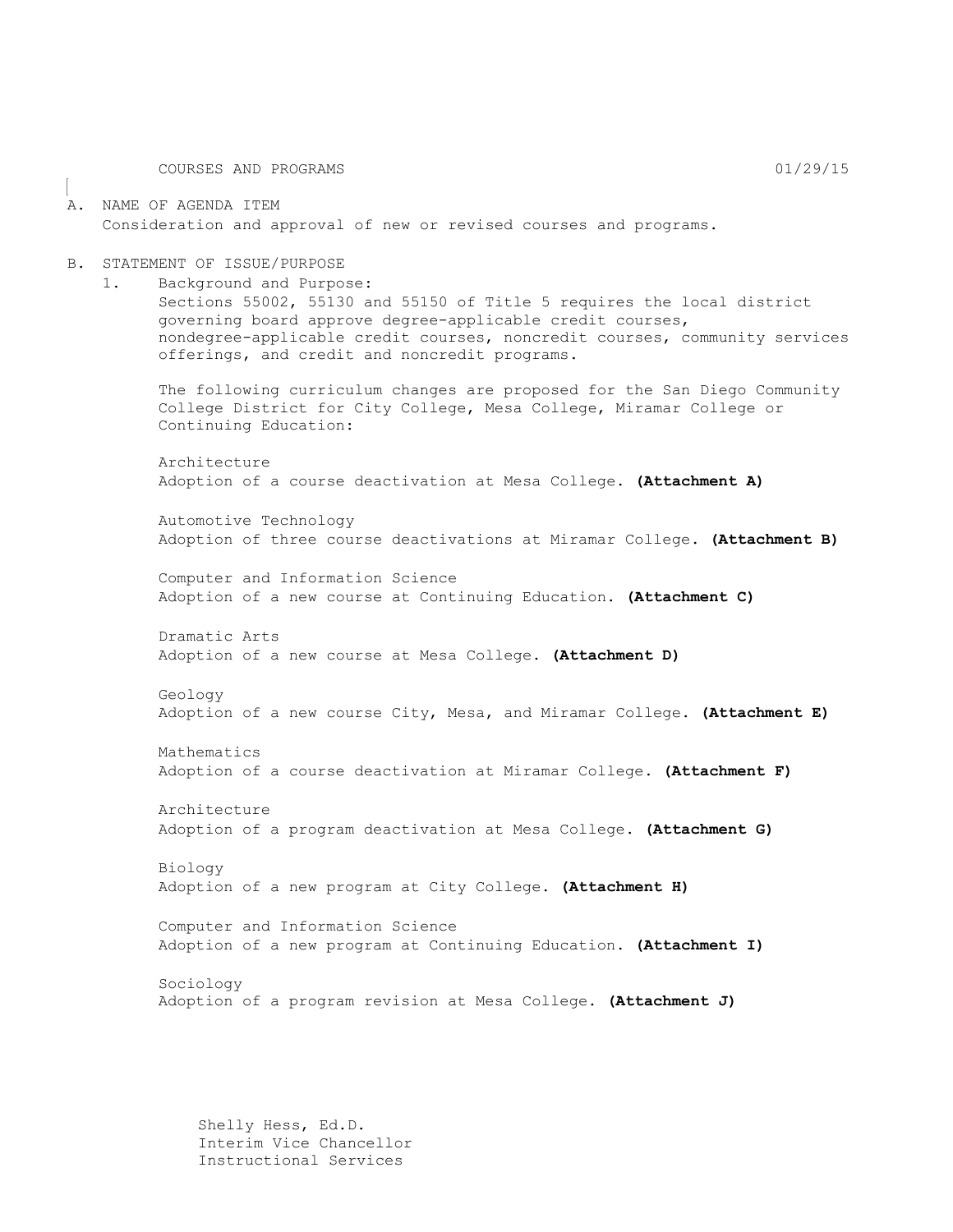COURSES AND PROGRAMS 01/29/15

- B. STATEMENT OF ISSUE/PURPOSE (continued)
	- 1. Background and Purpose: (continued)

Visual and Performing Arts Adoption of a program deactivation at City College. **(Attachment K)**

- 2. Cost and Funding There is no additional cost to the District.
- C. PROPOSAL The Board of Trustees hereby grants authority to take the action outlined in Part A.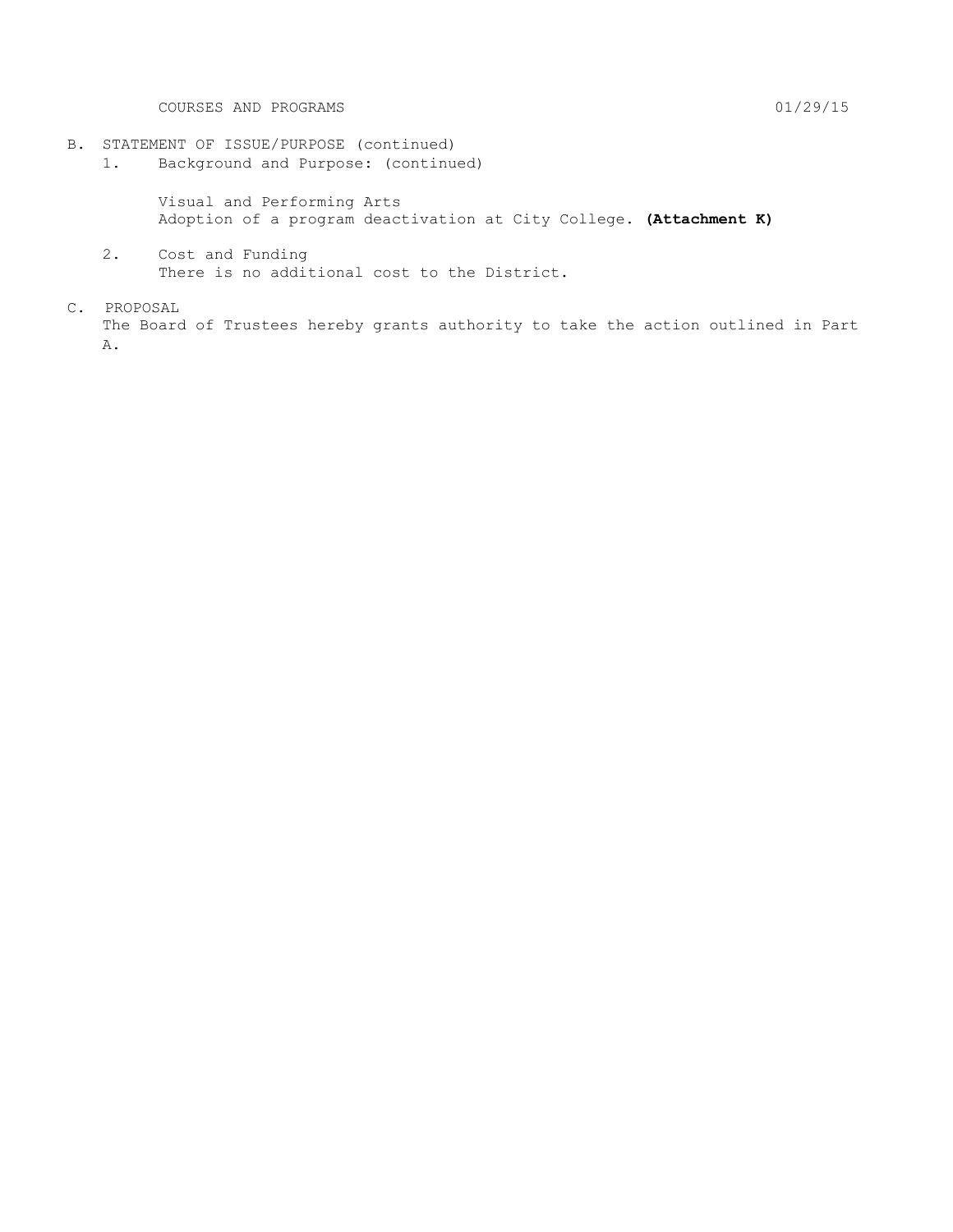Adoption of a course deactivation at Mesa College.

Proposed course deactivation at Mesa College:

### **296 Individualized Instruction in Architecture 24 - 108 hours other, 0.5-2 units Pass/No Pass**

*Limitation on Enrollment:* Concurrent enrollment in an approved course of the same discipline is required. The instructor of the related course will supply Add Code to the student, which permits registration in the course. This course provides supplemental instruction to reinforce achievement of the learning objectives of a course in the same discipline under the supervision of the instructor of the designated course. Learning activities may employ a variety of self-paced multimedia learning systems, language labs, print and electronic resources, laboratory, or field research arrangements, to assist student in reaching specific learning objectives. This open entry/open exit course is offered concurrently with designated courses. (FT) Associate Degree Credit & transfer to CSU.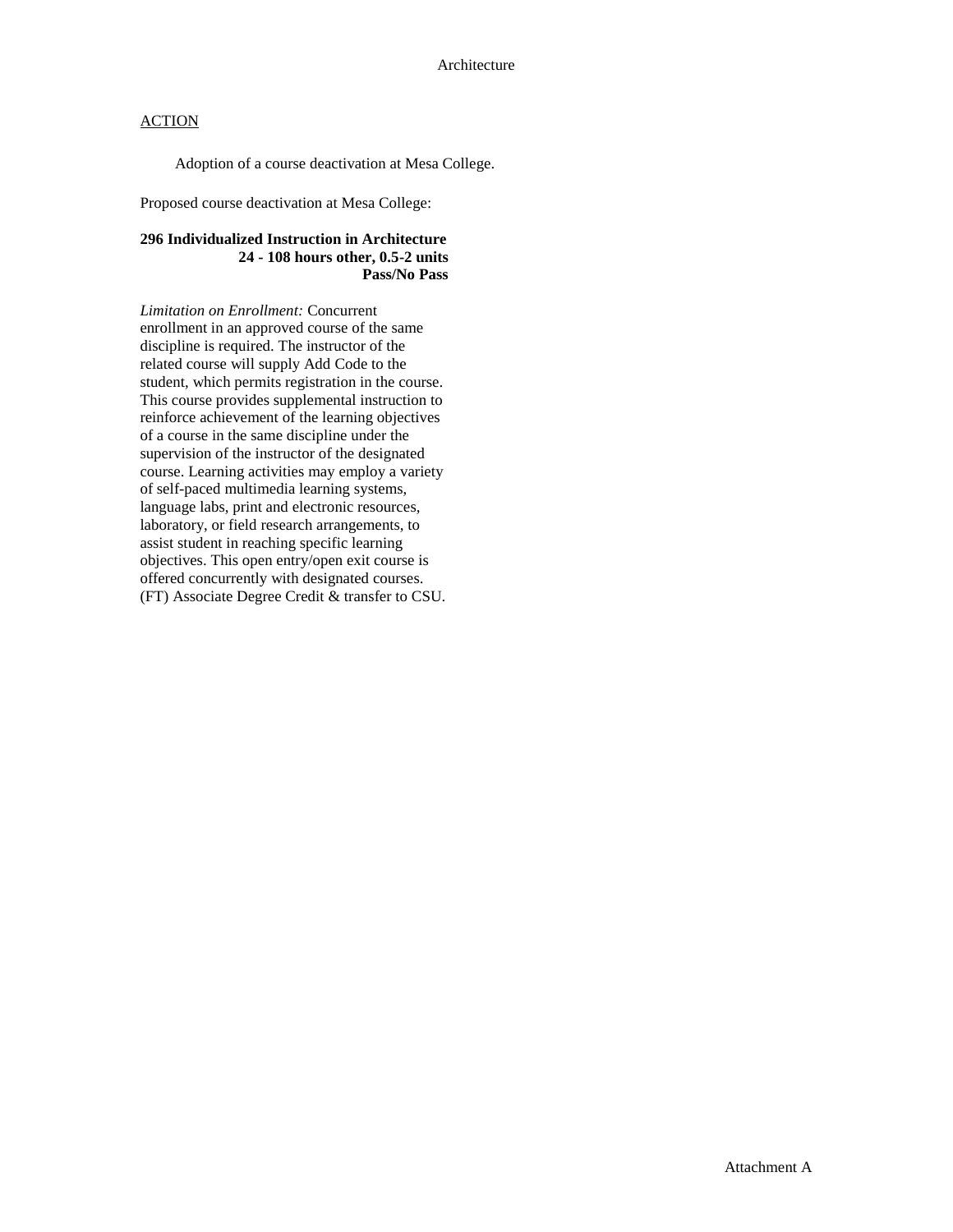Adoption of three course deactivations at Miramar College.

Proposed course deactivations at Miramar College:

#### **53A Introduction to Automotive Technology Module I**

#### **12 - 13.5 hours lecture, 12 - 13.5 hours lab, 1 units Grade Only**

*Advisory:* Mathematics 34A with a grade of "C" or better, or equivalent or Assessment Skill Level M20.

*Advisory: Completion of or concurrent enrollment in* English 35 or English 42 and English 43, each with a grade of "C" or better, or equivalent or Assessment Skill Levels R4 and W4.

*Limitation on Enrollment:* This course is not open to students with previous credit for Automotive Technology 112 or Automotive Technology 53.

This first course in a three course series introduces students to automotive tools and safety procedures. Topics include safety equipment, safe work habits, and the use of basic automotive hand, power, and lifting tools. This course is intended for beginning automotive technology students or anyone interested in the automotive industry. (FT) Associate Degree Credit only and not Transferable.

#### **53B Introduction to Automotive Technology Module II**

**12 - 13.5 hours lecture, 12 - 13.5 hours lab, 1 units Grade Only**

*Advisory:* Automotive Technology 53A with a grade of "C" or better, or equivalent; Mathematics 34A with a grade of "C" or better, or equivalent or Assessment Skill Level M20. *Advisory: Completion of or concurrent enrollment in* English 35 or English 42 and English 43, each with a grade of "C" or better, or equivalent or Assessment Skill Levels R4 and W4.

*Limitation on Enrollment:* This course is not open to students with previous credit for Automotive Technology 112 or Automotive Technology 053.

This second course in a three course series provides an overview of major automotive systems. Topics include engines; engine electrical systems; fuel, ignition, and emission systems; power train; chassis system; and brakes. This course is intended for beginning automotive technology students or anyone interested in the automotive industry.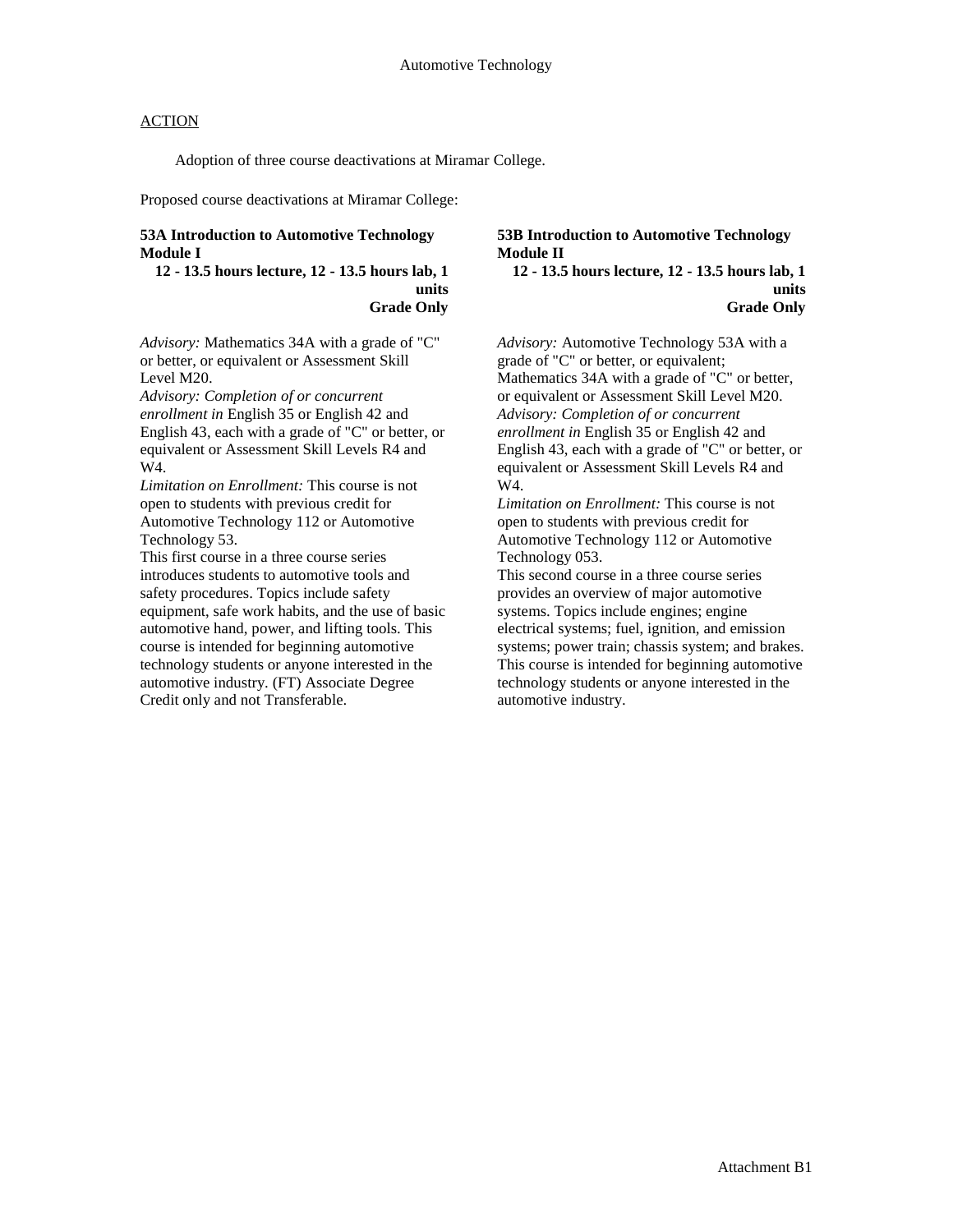### **53C Introduction to Automotive Technology Module III**

### **4 - 4.5 hours lecture, 36 - 40.5 hours lab, 1 units Grade Only**

*Advisory:* Automotive Technology 53A and Automotive Technology 53B, each with a grade of "C" or better, or equivalent; Mathematics 34A with a grade of "C" or better, or equivalent or Assessment Skill Level M20. *Advisory: Completion of or concurrent enrollment in* English 35 or English 42 and English 43, each with a grade of "C" or better, or equivalent or Assessment Skill Levels R4 and W4.

*Limitation on Enrollment:* This course is not open to students with previous credit for Automotive Technology 112 or Automotive Technology 53.

This third course in a three course series introduces students to the automotive industry and vehicle diagnostics. Topics include occupational options, industry terminology, vehicle diagnostic procedures, and vehicle inspections/repair estimates. This course is intended for beginning automotive technology students or anyone interested in the automotive industry. (FT) Associate Degree Credit only and not Transferable.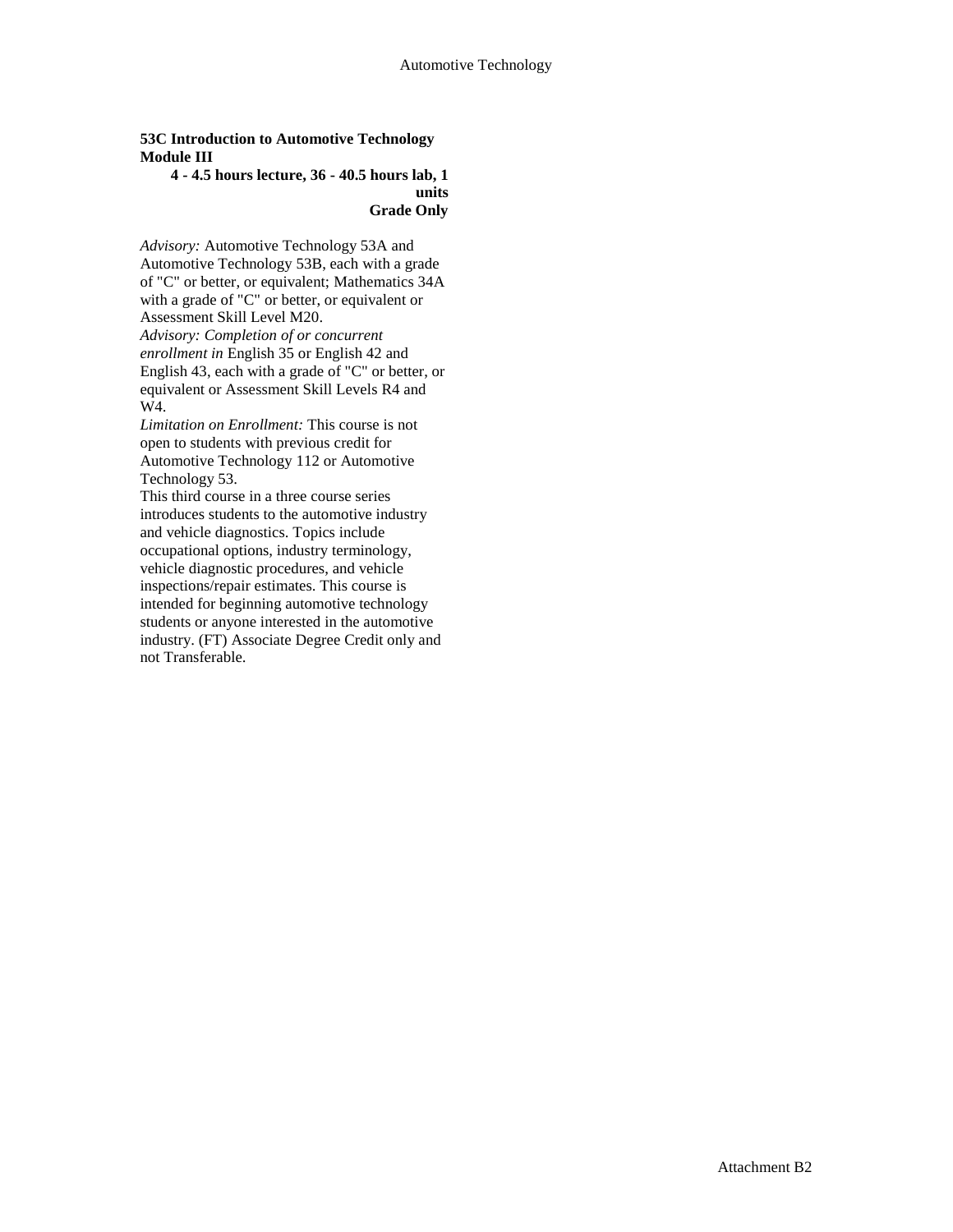Adoption of a new course at Continuing Education.

Proposed new course at Continuing Education:

### **642 SERVER ADMIN FUNDAMENTALS**

*Advisory:* Microcomputer Basics or equivalent. This course includes the installation, configuration, and management of the Windows Server Operating System. Students will learn about server administration tools, Active Directory, account management and security, and server performance troubleshooting. Students will be introduced to network services, web servers, and DNS servers. (FT)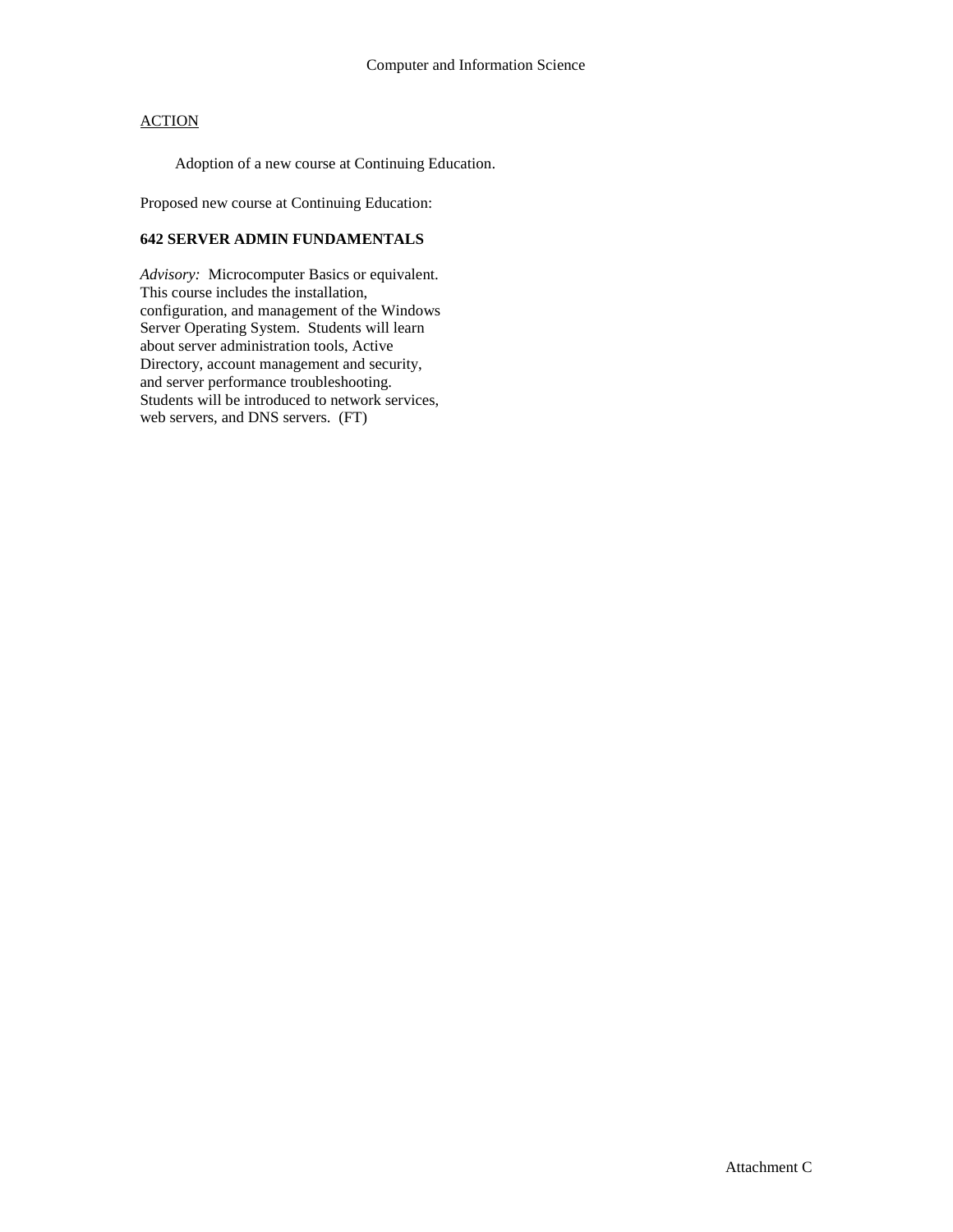Adoption of a new course at Mesa College.

Proposed new course at Mesa College:

## **260B Spanish One Acts Production and Performance II**

**48 - 54 hours lab, 1 units Grade Only**

*Prerequisite:* Dramatic Arts 260A with a grade of "C" or better, or equivalent.

This course is an application of the collaborative skills required to produce The Spanish Language One Acts. Emphasis is placed on the coordination of the design and technical elements, stage management, and directing. This course is intended for advanced Spanish language or drama students. (FT) Associate Degree Credit & transfer to CSU.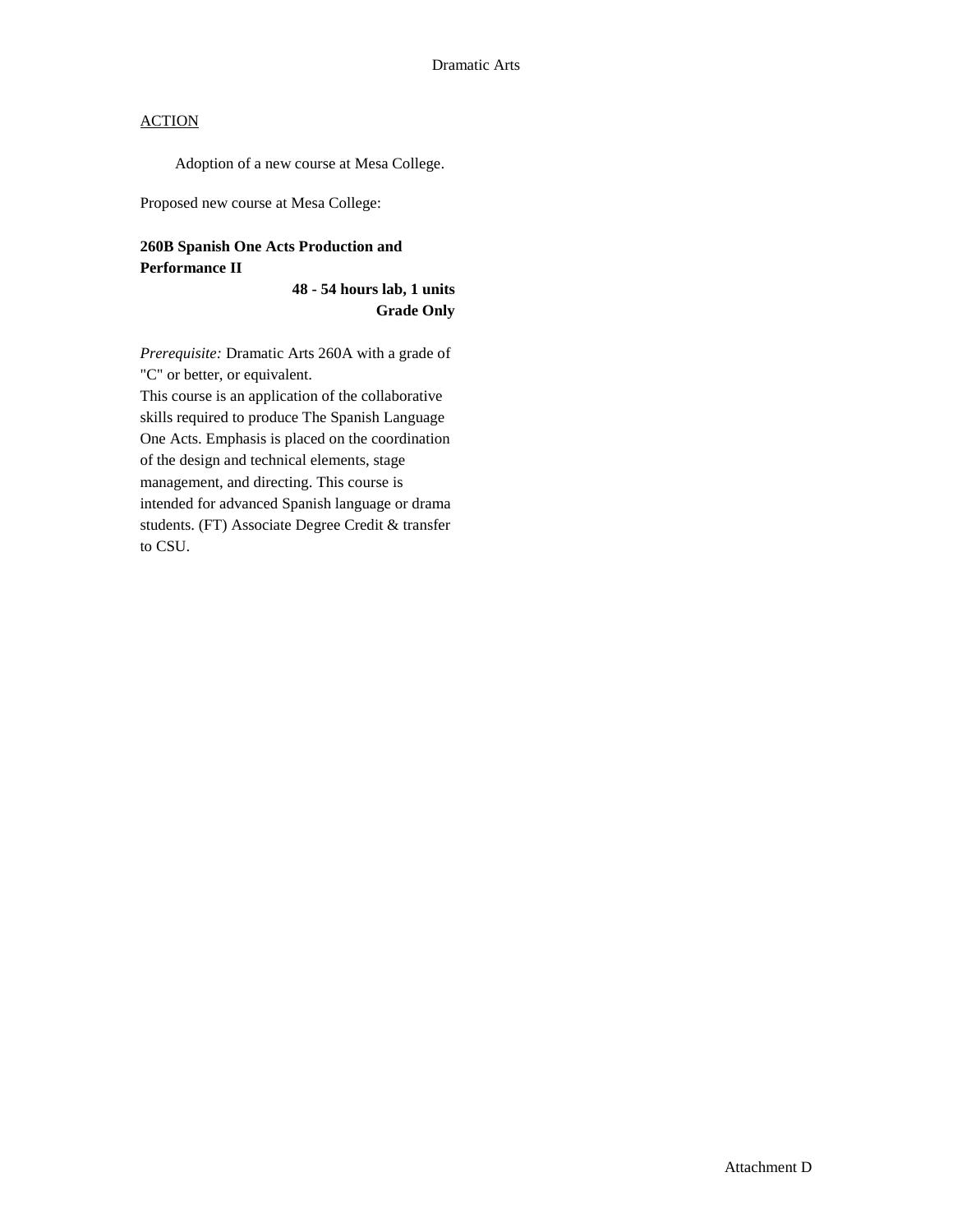Adoption of a new course at City, Mesa, and Miramar College.

Proposed new course at City, Mesa, and Miramar College:

### **111 The Earth Through Time**

## **48 - 54 hours lecture, 48 - 54 hours lab, 4 units Letter Grade or Pass/No Pass Option**

*Advisory:* English 101 or English 105, each with a grade of "C" or better, or equivalent or Assessment Skill Levels R6 and W6; Mathematics 38 with a grade of "C" or better, or equivalent or Assessment Skill Level M30 and Geology 100 or Geology 104, each with a grade of "C" or better, or equivalent. This course covers the principles of historical geology. Topics include the origin and evolution of Earth and its biosphere, plate tectonics, stratigraphy, paleontology, and geologic dating. This course is intended for students with a general interest in geoscience, as well as those majoring in geology, earth science, or geological engineering. (FT) Associate Degree Credit & transfer to CSU.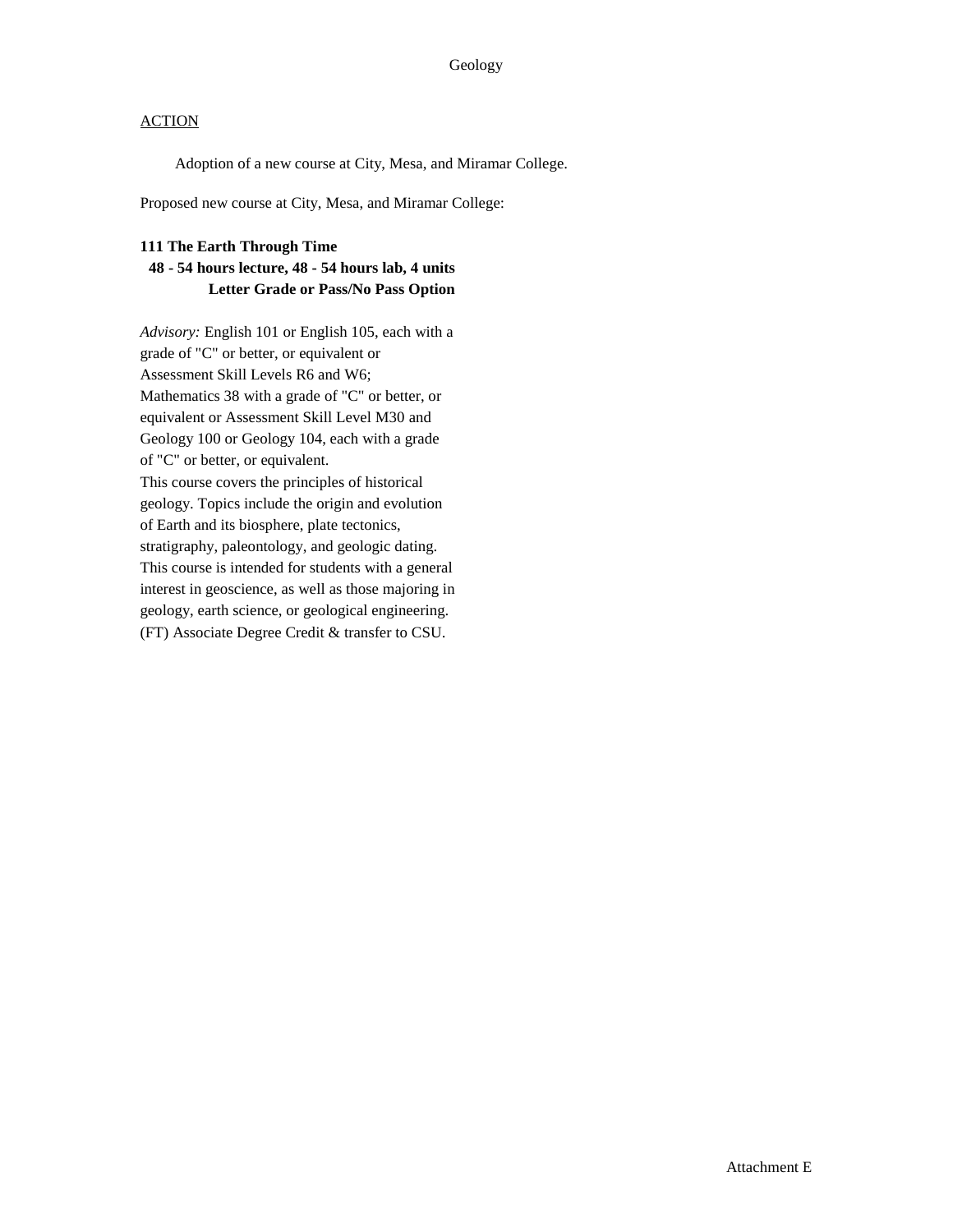Adoption of a course deactivation at Miramar College.

Proposed course deactivation at Miramar College:

### **41 Math Study Skills**

### **16 - 18 hours lecture, 1 units Pass/No Pass**

*Limitation on Enrollment:* This course is not open to students with previous credit for Mathematics 265.

This course is designed to assist students in learning mathematics through the development of successful study skills and exam-taking methods. This course addresses learning styles, how to read a math book, completing homework assignments, how to take notes and exams, basics of calculator operations and techniques for overcoming math anxiety. Credit for this course does not apply to the associate degree. (FT) Not applicable to the Associate Degree.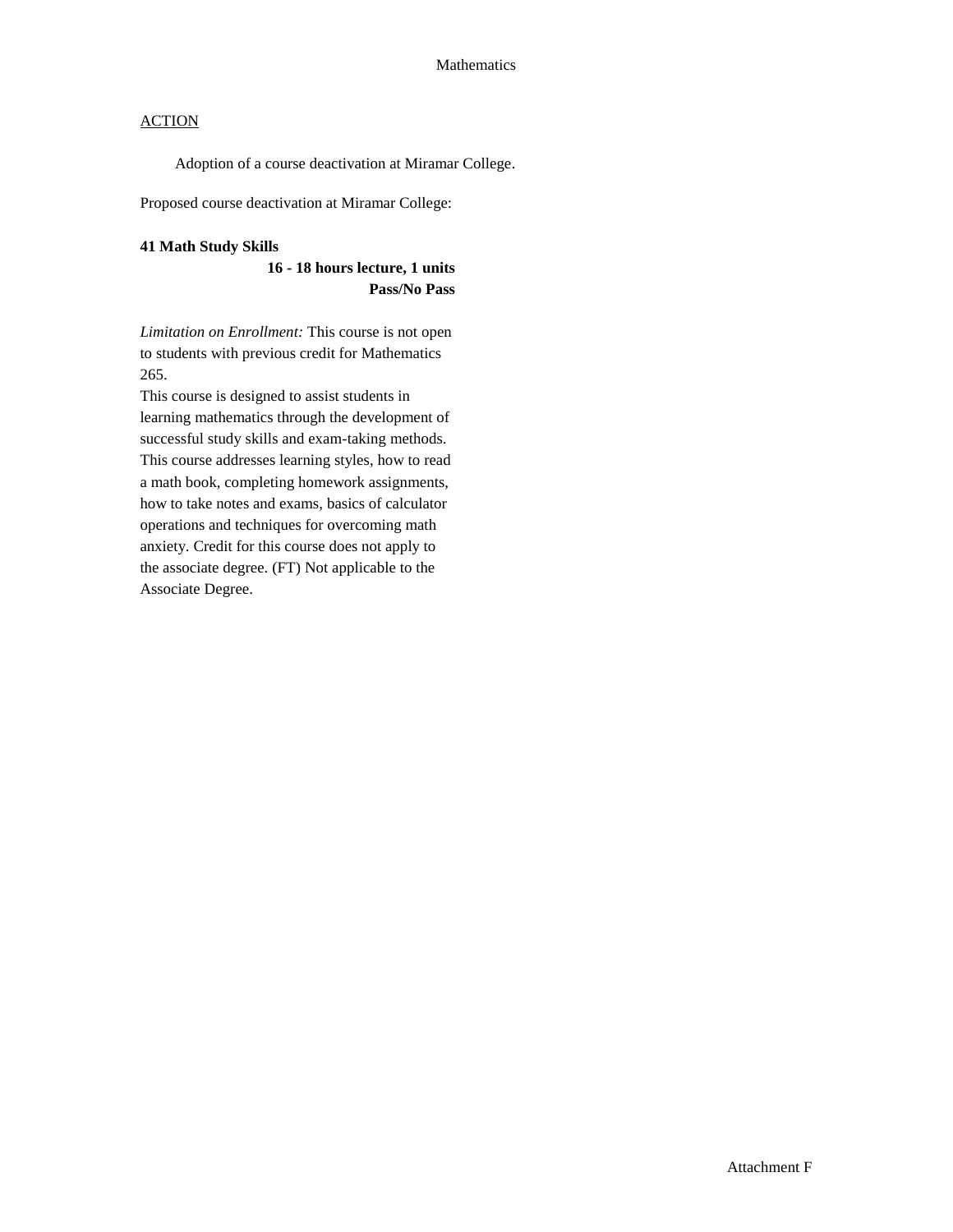Adoption of a program deactivation at Mesa College.

Proposed program deactivations at Mesa College:

## **Certificate of Performance Architecture**

| <b>Courses Required for the Major:</b> Units      |
|---------------------------------------------------|
| <b>ARCH 126 History of Ancient World</b>          |
| Architecture or                                   |
| <b>ARCH 127 History of World Arch: Romanesque</b> |
| <b>Through Contemporary and</b>                   |
|                                                   |
| ARCH 172 Architectural Design II 4                |
| <b>ARCH 220 Graphic Design Communication I2</b>   |
| ARCH 226 Architectural Theory 3                   |

**Total Units = 12-16**

# **Certificate of Performance Architecture Technician**

| <b>Courses Required for the Major:</b>              | <b>Units</b> |
|-----------------------------------------------------|--------------|
| ARCH 105 Introduction to AutoCAD2                   |              |
| <b>ARCH 106 Advanced Computer Aided</b>             |              |
|                                                     |              |
| <b>ARCH 111 Architectural Production Detailing4</b> |              |
| ARCH 200 Architectural Detailing 4                  |              |
| ARCH 250 Site Design, Topography and                |              |
|                                                     |              |

**Total Units = 17**

## **Certificate of Performance Computer Aided Drafting**

| <b>Courses Required for the Major: Units</b> |  |
|----------------------------------------------|--|
| ARCH 105 Introduction to AutoCAD 2           |  |
| <b>ARCH 106 Advanced Computer Aided</b>      |  |
|                                              |  |
|                                              |  |
| <b>ARCH 107 Introduction to Revit</b> 3      |  |

**Total Units = 11**

## **Certificate of Performance Garden Design**

| <b>Courses Required for the Major: Units</b>     |  |
|--------------------------------------------------|--|
| ARCH 135 Tree Identification 3                   |  |
| <b>ARCH 155 Environmental Design I: Creating</b> |  |
|                                                  |  |
| <b>ARCH 136 Shrubs, Vines, Groundcover</b>       |  |
|                                                  |  |
|                                                  |  |
|                                                  |  |

**Total Units = 16**

## **Certificate of Performance Landscape Architecture Technician**

| <b>Courses Required for the Major: Units</b> |  |
|----------------------------------------------|--|
| ARCH 105 Introduction to AutoCAD2            |  |
| <b>ARCH 106 Advanced Computer Aided</b>      |  |
|                                              |  |
|                                              |  |
| ARCH 250  Site Design, Topography and        |  |
|                                              |  |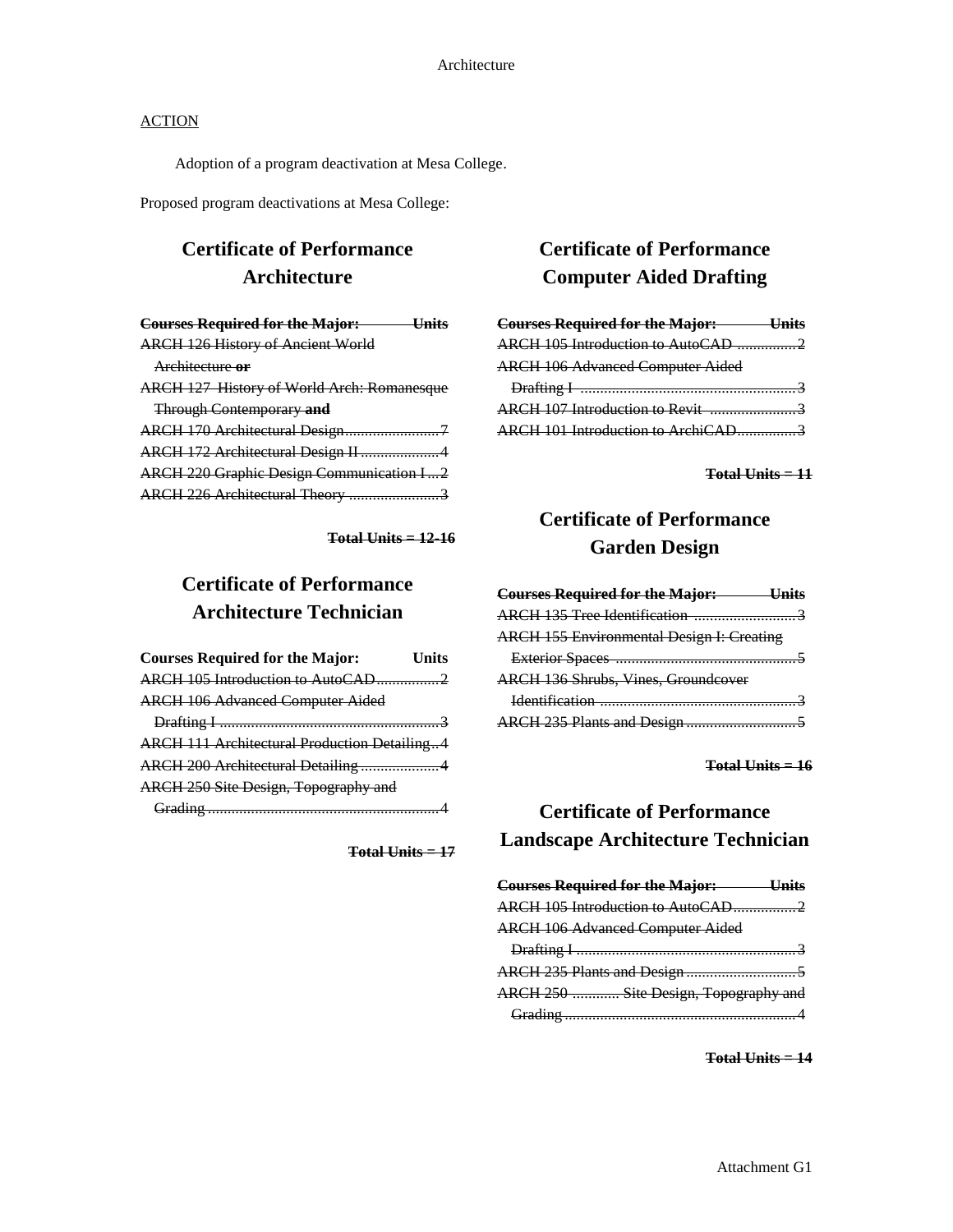# **Certificate of Achievement Architecture**

| <b>Courses Required for the Major: Units</b>      |
|---------------------------------------------------|
| ARCH 100 Architectural Drafting 2                 |
| ARCH 101 Introduction to ArchiCAD3                |
| ARCH 105 Introduction to AutoCAD2                 |
| <b>ARCH 126 History of Ancient World</b>          |
| Architecture or                                   |
| <b>ARCH 127 History of World Arch: Romanesque</b> |
|                                                   |
| ARCH 170 Architectural Design 4                   |
| ARCH 172 Architectural Design II 4                |
| ARCH 175 Advanced Architectural Design I  5       |
| <b>ARCH 180A Advanced Architectural Design</b>    |
|                                                   |
| <b>ARCH 220 Graphic Design Communication I2</b>   |
| ARCH 221 Graphic Design Communication II .2       |
| ARCH 226 Architectural Theory 3                   |

**Total Units = 35**

# **Certificate of Achievement Architecture Survey**

**Total Units = 31**

# **Certificate of Achievement Architecture Technician**

| <b>Courses Required for the Major:</b> Units      |
|---------------------------------------------------|
| ARCH 100 Architectural Drafting 2                 |
| ARCH 105 Introduction to AutoCAD 2                |
| ARCH 106  Advanced Computer Aided                 |
|                                                   |
| ARCH 111 Architectural Production Detailing .4    |
| <b>ARCH 126 History of Ancient World</b>          |
| Architecture or                                   |
| <b>ARCH 127 History of World Arch: Romanesque</b> |
|                                                   |
| ARCH 130 Materials of Construction 3              |
| ARCH 200 Architectural Detailing 4                |
|                                                   |
| <b>ARCH 250 Site Design, Topography and</b>       |
|                                                   |

**Total Units = 28**

# **Certificate of Achievement Construction Management**

| <b>Courses Required for the Major:</b> Units        |
|-----------------------------------------------------|
| ARCH 100 Architectural Drafting 2                   |
| ARCH 105 Introduction to AutoCAD 2                  |
| ARCH 111 Architectural Production Detailing .4      |
| ARCH 130 Materials of Construction 3                |
|                                                     |
| BLDC 075 Construction Management I 3                |
| <b>BLDC 080 Construction Project Management and</b> |
|                                                     |
| BLDC 070 Building Codes and Zoning 3                |
| <b>BLDC 068 Electrical, Plumbing and Mechanical</b> |
|                                                     |
| BLDC 095 Building Contractor's License Law3         |
|                                                     |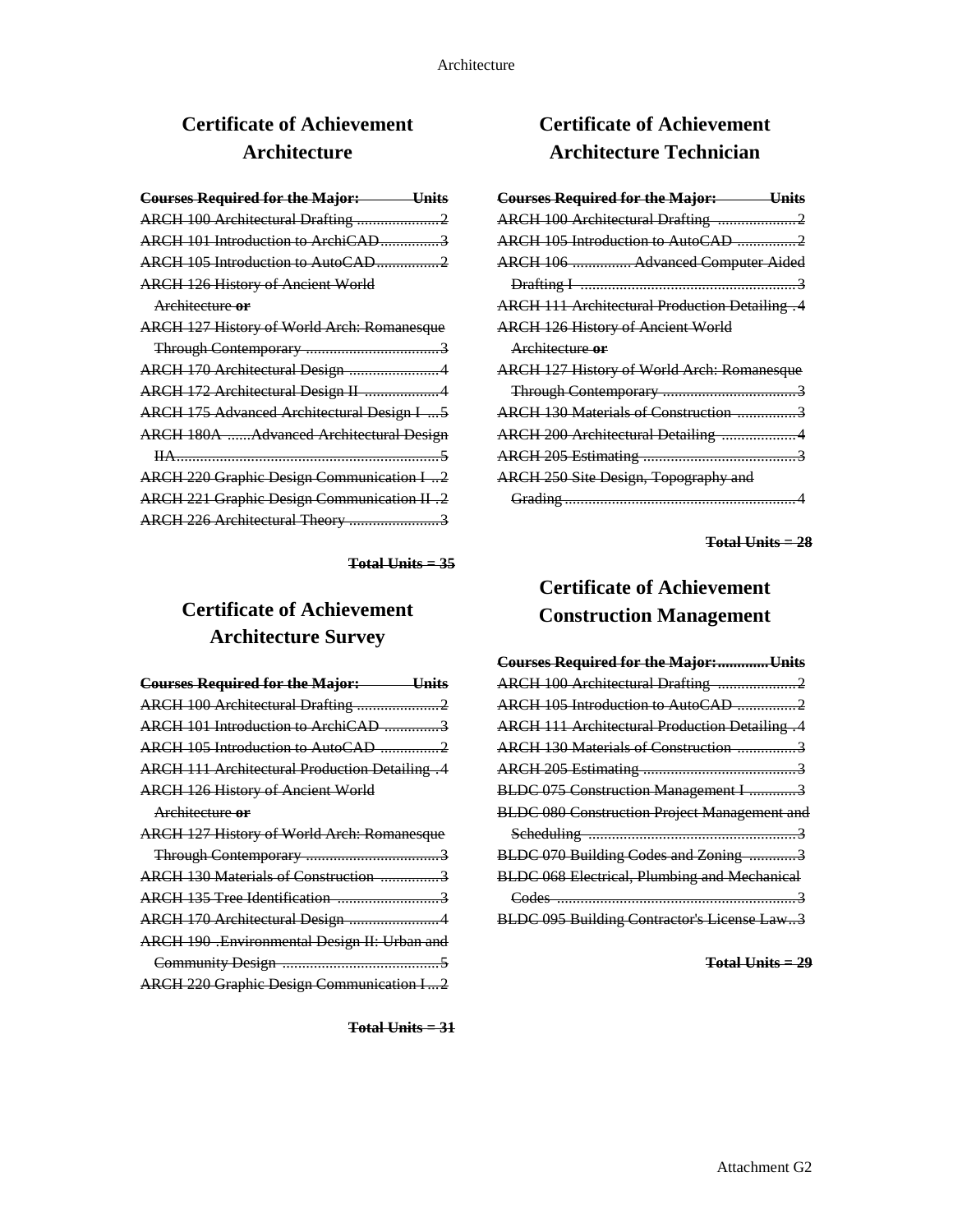# **Certificate of Achievement Landscape Architecture**

**Total Units = 27**

# **Certificate of Achievement Landscape Architecture Technician**

| <b>Courses Required for the Major:</b> Units     |
|--------------------------------------------------|
| ARCH 100 Architectural Drafting 2                |
| ARCH 105 Introduction to AutoCAD 2               |
| ARCH 135 Tree Identification 3                   |
| <b>ARCH 136 Shrubs, Vines, Groundcover</b>       |
|                                                  |
| <b>ARCH 155 Environmental Design I: Creating</b> |
|                                                  |
| ARCH 190 Environmental Design II: Urban and      |
|                                                  |
| <b>ARCH 220 Graphic Design Communication I2</b>  |
|                                                  |
| ARCH 250  Site Design, Topography and            |
|                                                  |

**Total Units = 31**

# **Certificate of Achievement Woodbury University Track**

| <b>Courses Required for the Major:</b> Units      |
|---------------------------------------------------|
| ARCH 101 Introduction to ArchiCAD 3               |
| <b>ARCH 126 History of Ancient World</b>          |
|                                                   |
| <b>ARCH 127 History of World Arch: Romanesque</b> |
|                                                   |
| ARCH 130 Materials of Construction 3              |
| ARCH 170 Architectural Design 4                   |
| ARCH 172 Architectural Design II 4                |
| ARCH 175 Advanced Architectural Design I  5       |
| <b>ARCH 180A Advanced Architectural Design</b>    |
|                                                   |
| <b>ARCH 220 Graphic Design Communication I2</b>   |
| ARCH 226 Architectural Theory 3                   |

**Total Units = 35**

# **Associate of Science Degree Architecture Survey**

| <b>Courses Required for the Major: Units</b>      |
|---------------------------------------------------|
| ARCH 100 Architectural Drafting 2                 |
| ARCH 101 Introduction to ArchiCAD 3               |
| ARCH 105 Introduction to AutoCAD 2                |
| ARCH 111 Architectural Production Detailing .4    |
| <b>ARCH 126 History of Ancient World</b>          |
| Architecture or                                   |
| <b>ARCH 127 History of World Arch: Romanesque</b> |
|                                                   |
| ARCH 130 Materials of Construction 3              |
| ARCH 135 Tree Identification 3                    |
| ARCH 170 Architectural Design 4                   |
| ARCH 190 .Environmental Design II: Urban and      |
|                                                   |
| <b>ARCH 220 Graphic Design Communication I2</b>   |
|                                                   |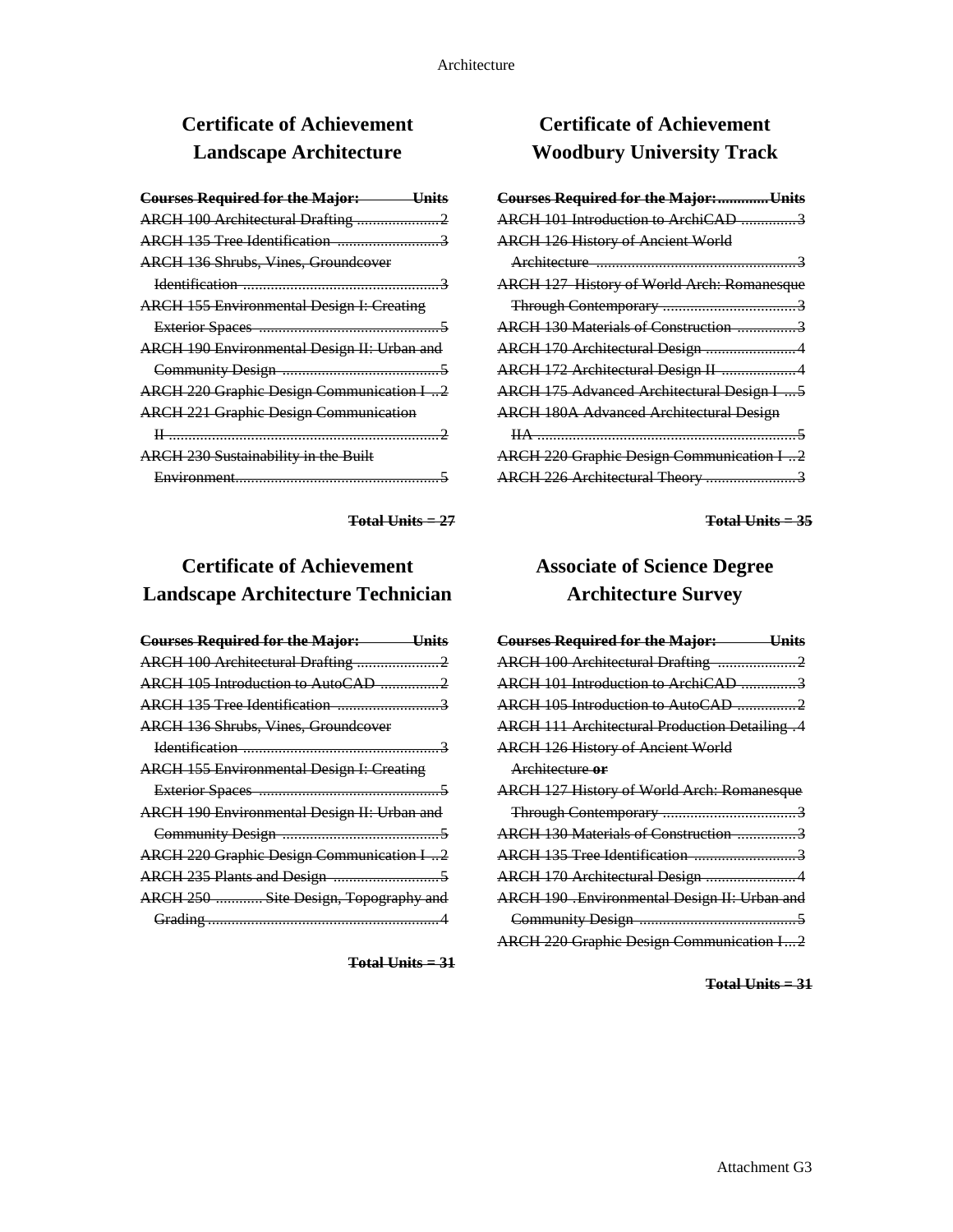### Biology

Pursuant to Section 78016 of the Education Code, the following is a program review summary: Certificate of Achievement Applied Biotechnology Program

| A <sub>1</sub> | Labor Market Information <sup>1</sup> : | The annual average number of persons employed in the<br>Applied Biotechnology program area was 17,000 in the 2013<br>employment years. Approximately 950 new job openings are<br>projected through 2014. |
|----------------|-----------------------------------------|----------------------------------------------------------------------------------------------------------------------------------------------------------------------------------------------------------|
| <b>B.</b>      | Duplication <sup>2</sup> :              | None; San Diego Miramar College and Southwestern<br>College's programs are not similar.                                                                                                                  |
| C.             | Effectiveness <sup>3</sup> :            | Program area OR the projected enrollment of 45 for the 2015-<br>2016 year in the new program area.                                                                                                       |

- 1. Life Sciences and Biotech Middle Skills Workforce in California, October 2014. [http://www.calbiotechcareers.org/wp-content/uploads/2014/11/LS-Biotech-MIddle-Skills-](http://www.calbiotechcareers.org/wp-content/uploads/2014/11/LS-Biotech-MIddle-Skills-Jobs-in-CA_Report_Oct-2014.pdf)[Jobs-in-CA\\_Report\\_Oct-2014.pdf](http://www.calbiotechcareers.org/wp-content/uploads/2014/11/LS-Biotech-MIddle-Skills-Jobs-in-CA_Report_Oct-2014.pdf) .
- 2. Cal Biotech Careers.<http://www.calbiotechcareers.org/>
- 3. SDCCD enrollment data.

### **ACTION**

Adoption of a new program at City College.

Proposed new program at City College:

# **Certificate of Achievement Applied Biotechnology**

| <b>Courses Required for the Major:</b>     | <b>Units</b> |
|--------------------------------------------|--------------|
| BIOL 091 Employment Skills In              |              |
|                                            |              |
| BIOL 109 Introduction to Applied Biology 5 |              |
|                                            |              |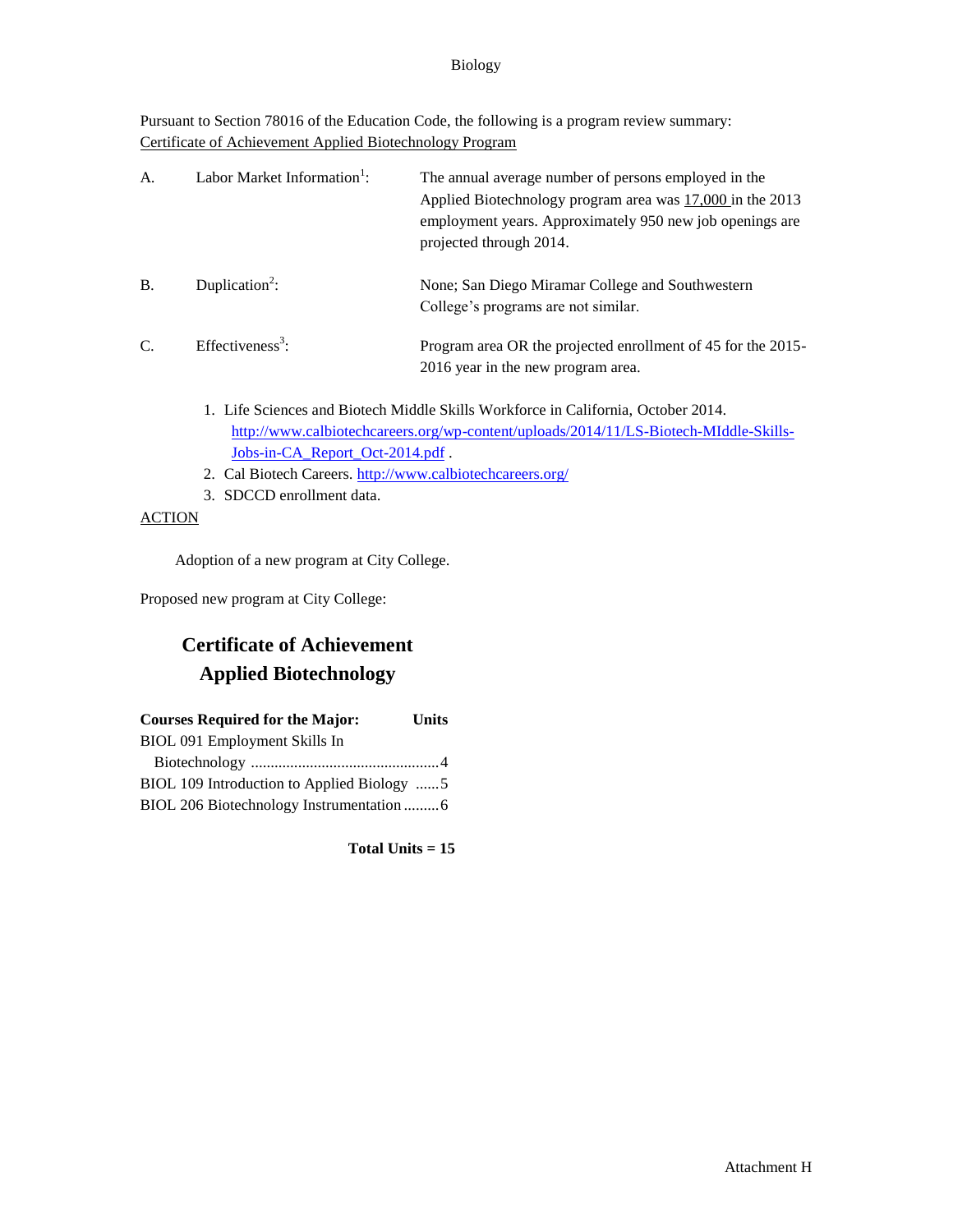Pursuant to Section 78016 of the Education Code, the following is a program review summary: Certificate of Completion Server Essentials Program

| A <sub>1</sub> | Labor Market Information <sup>1</sup> : | The annual average number of persons employed in the Server<br>Essentials program area was $83,396$ in the 2010-2014<br>employment years. Approximately 10,600 new job openings<br>are projected through 2013-2016. |
|----------------|-----------------------------------------|---------------------------------------------------------------------------------------------------------------------------------------------------------------------------------------------------------------------|
| <b>B.</b>      | Duplication <sup>2</sup> :              | City College, Cuyamaca College, MiraCosta College, and<br>Southwestern College.                                                                                                                                     |
| $\mathcal{C}$  | Effectiveness <sup>3</sup> :            | Program area OR the projected enrollment of 96 for the 2015-<br>2016 year in the new program area.                                                                                                                  |

- 1. Labor Market Information, Employment Development Department, California.
- 2. Web; and Institutions' class schedules and catalogs.
- 3. Current enrollment data and program chair Career Technical Education, Continuing Education.

### ACTION

Adoption of a new program at Continuing Education.

Proposed new program at Continuing Education:

## **Certificate of Completion Servers Essentials Program**

The Server Essentials Program is designed to provide students with the knowledge and skills needed to manage a server operating system. The program provides students with both the practical and analytical skills needed to install, configure and ensure the operation of a server. The program courses provide instruction in both the Windows and Linux server environments and include planning and installation of the appropriate operating systems, configuration of server components and computer virtualization platforms. Topics include managing file systems, server applications, network configurations, and the use of administrative tools and the control panel. Students will learn about command line processing, user accounts and permissions, and basic shell programming. Students who successfully complete the program can use the

skills learned in a variety of industries and jobs including network and computer systems administrator, computer support specialist and computer operator. This program also serves as a foundation for additional training in information technology

## **The following courses must be taken to complete the program:**  COMP 641 Linux Essentials

COMP 642 Server Admin Fundamentals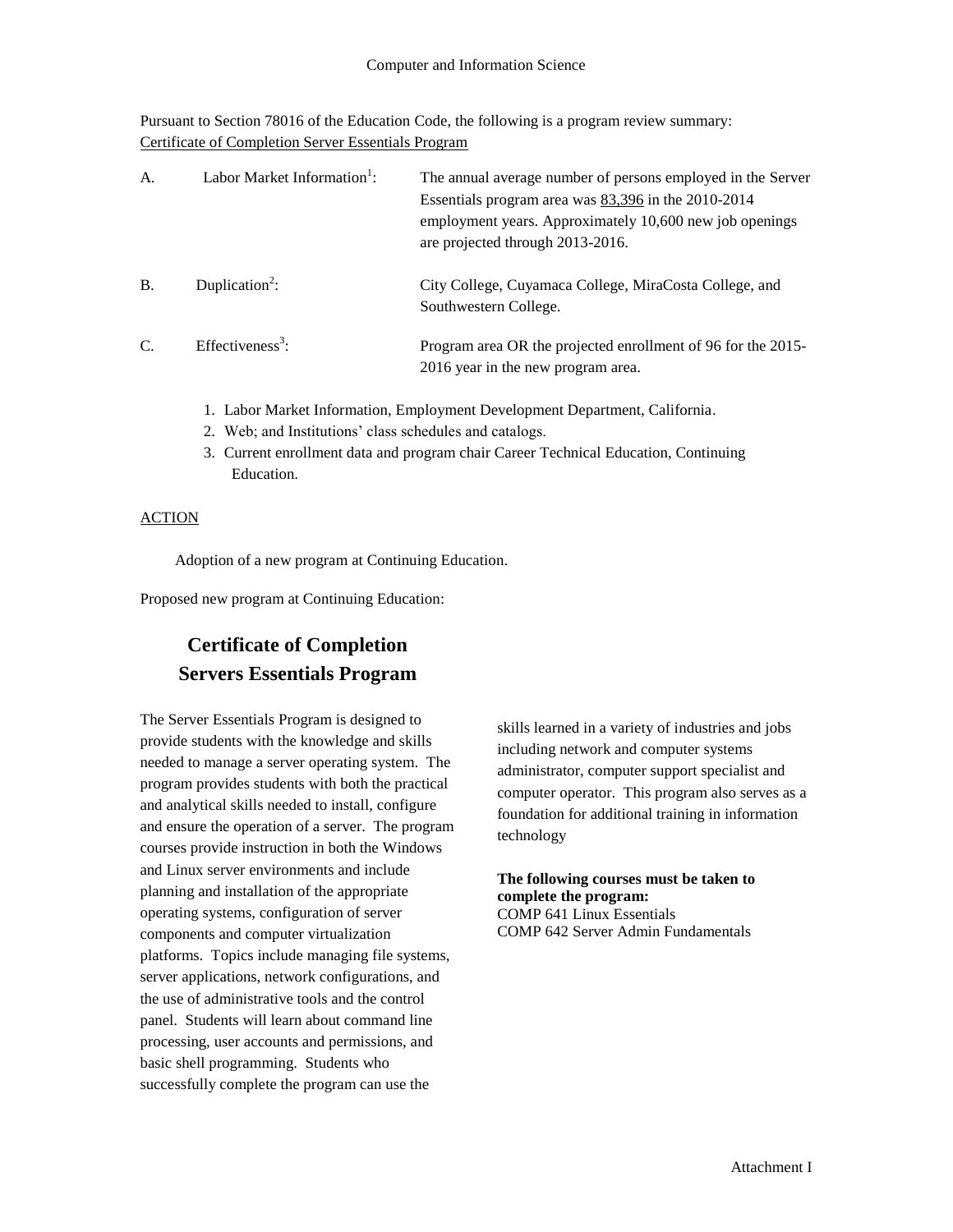Adoption of a program revision at Mesa College.

Proposed program revision at Mesa College:

# **Associate of Arts Degree Sociology**

| <b>Courses Required for the Major:</b>  | <b>Units</b> |
|-----------------------------------------|--------------|
| SOCO 101 Principles of Sociology 3      |              |
| SOCO 110 Contemporary Social Problems 3 |              |

| Select 12 units from the following:<br><b>Units</b> |  |
|-----------------------------------------------------|--|
| SOCO 125 <sup>+</sup> Sociology of the Family 3     |  |
| SOCO 150 Sociology of Latinos/Latinas 3             |  |
| SOCO 201 Advanced Principles of Sociology3          |  |
| SOCO 223 Globalization and Social Change  3         |  |
| SOCO 270 Work Experience 1-4                        |  |
| <b>ANTH 103 Introduction to Cultural</b>            |  |
|                                                     |  |
| PSYC 101 General Psychology3                        |  |
| <sup>+</sup> SOCO 125 offered only at Mesa College. |  |